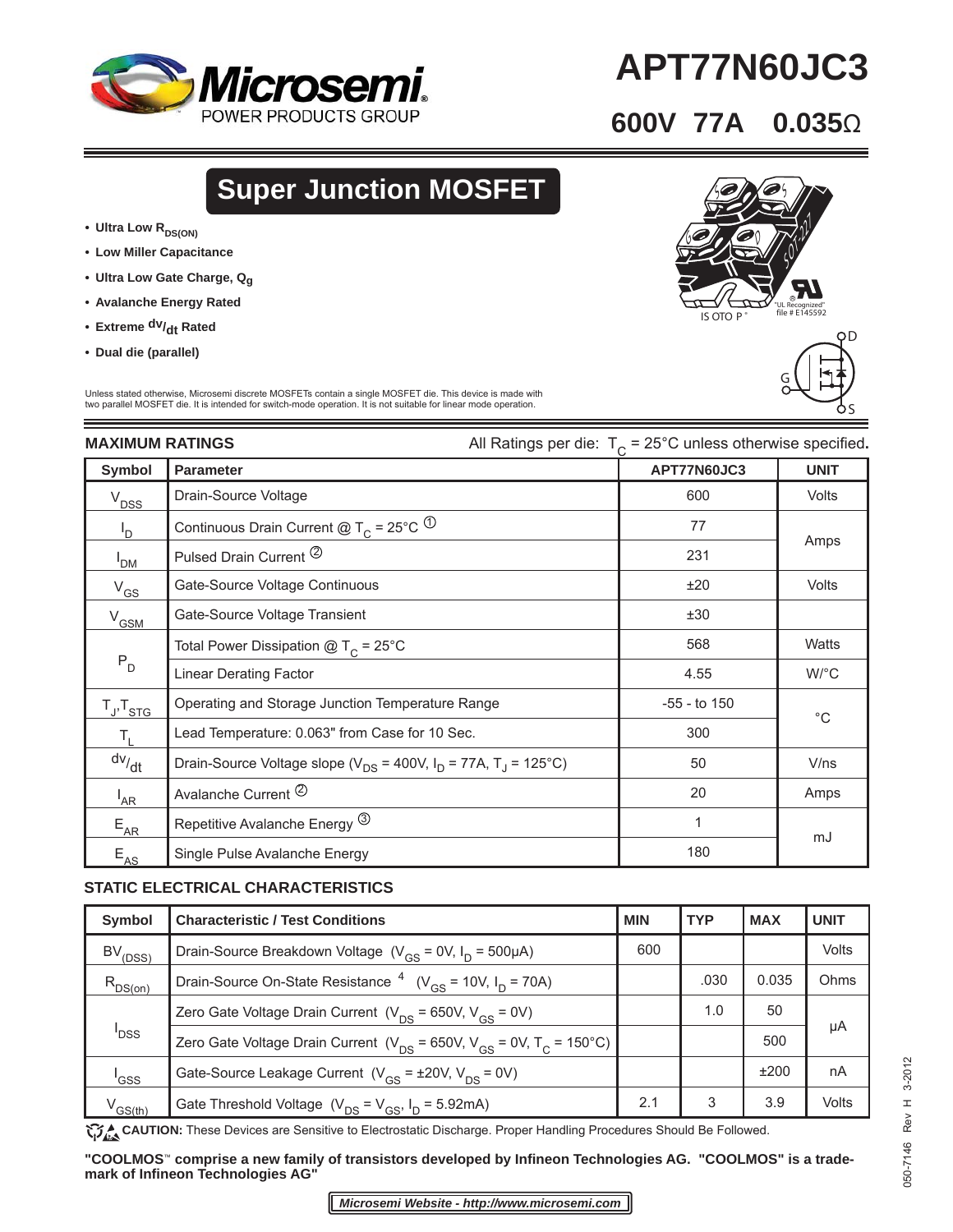#### **DYNAMIC CHARACTERISTICS APT77N60JC3**

| <b>Symbol</b>                        | <b>Characteristic</b>                                                                         | <b>Test Conditions</b>                                                | <b>MIN</b> | <b>TYP</b> | <b>MAX</b>      | <b>UNIT</b>        |
|--------------------------------------|-----------------------------------------------------------------------------------------------|-----------------------------------------------------------------------|------------|------------|-----------------|--------------------|
| $\mathbf{C}_{\text{iss}}$            | Input Capacitance                                                                             | $V_{GS} = 0V$                                                         |            | 13600      |                 |                    |
| $\mathsf{C}_{\mathsf{oss}}$          | Output Capacitance                                                                            | $V_{DS}$ = 25V                                                        |            | 4400       |                 | pF                 |
| $C_{rss}$                            | Reverse Transfer Capacitance                                                                  | $f = 1$ MHz                                                           |            | 290        |                 |                    |
| $\mathsf{Q}_{\mathsf{g}}$            | Total Gate Charge 3                                                                           | $V_{GS}$ = 10V                                                        |            | 505        | 640             |                    |
| $Q_{gs}$                             | Gate-Source Charge                                                                            | $V_{DD}$ = 300V                                                       |            | 48         |                 | nC                 |
| $Q_{gd}$                             | Gate-Drain ("Miller") Charge                                                                  | $I_{D}$ = 77A @ 25°C                                                  |            | 240        |                 |                    |
| $t_{d(0n)}$                          | Turn-on Delay Time                                                                            | <b>RESISTIVE SWITCHING</b>                                            |            | 18         |                 |                    |
| $t_{r}$                              | Rise Time                                                                                     | $V_{GS}$ = 10V<br>$V_{DD} = 380V$                                     |            | 27         |                 |                    |
| $t_{d(off)}$                         | Turn-off Delay Time                                                                           | $I_n = 77A \text{ @ } 125^{\circ}C$                                   |            | 110        | 165             | ns                 |
| $t_{f}$                              | Fall Time                                                                                     | $R_G = 0.9\Omega$                                                     |            | 8          | 12              |                    |
| $\mathsf{E}_{\mathsf{on}}$           | Turn-on Switching Energy <sup>(6)</sup>                                                       | <b>INDUCTIVE SWITCHING @ 25°C</b><br>$V_{DD}$ = 400V, $V_{GS}$ = 15V  |            | 1670       |                 |                    |
| $E_{\text{off}}$                     | <b>Turn-off Switching Energy</b>                                                              | $I_D$ = 77A, $R_G$ = 5 $\Omega$                                       |            | 2880       |                 |                    |
| $\mathsf{E}_{\mathsf{on}}$           | Turn-on Switching Energy <sup>6</sup>                                                         | <b>INDUCTIVE SWITCHING @ 125°C</b><br>$V_{DD}$ = 400V, $V_{GS}$ = 15V |            | 2300       |                 | μJ                 |
| $\mathsf{E}_{\mathsf{off}}$          | <b>Turn-off Switching Energy</b>                                                              | $I_D$ = 77A, R <sub>G</sub> = 5 $\Omega$                              |            | 3100       |                 |                    |
|                                      | SOURCE-DRAIN DIODE RATINGS AND CHARACTERISTICS                                                |                                                                       |            |            |                 |                    |
| <b>Symbol</b>                        | <b>Characteristic / Test Conditions</b>                                                       |                                                                       | <b>MIN</b> | <b>TYP</b> | <b>MAX</b>      | <b>UNIT</b>        |
| $I_{\rm S}$                          | Continuous Source Current (Body Diode)                                                        |                                                                       |            |            | $\overline{77}$ | Amps               |
| I <sub>SM</sub>                      | Pulsed Source Current <sup>1</sup> (Body Diode)                                               |                                                                       |            |            | 231             |                    |
| $V_{SD}$                             | Diode Forward Voltage $\frac{2}{v_{\rm GS}} = 0$ V, I <sub>S</sub> = -77A)                    |                                                                       |            | 1          | 1.2             | Volts              |
| $t_{rr}$                             | Reverse Recovery Time $(I_S = -77A, dl_S/dt = 100A/\mu s, V_R = 350V)$                        |                                                                       |            | 861        |                 | ns                 |
| $\overline{\textsf{Q}}_{\text{ rr}}$ | Reverse Recovery Charge ( $I_s$ = -77A, dl <sub>S</sub> /dt = 100A/µs, V <sub>R</sub> = 350V) |                                                                       |            | 46         |                 | $\overline{\mu C}$ |
| $\frac{dv}{dt}$                      | Peak Diode Recovery <sup>dv</sup> / <sub>dt</sub> 5                                           |                                                                       |            |            | $6\phantom{1}$  | V/ns               |

#### **THERMAL CHARACTERISTICS**

| Symbol                 | <b>Characteristic</b> | <b>MIN</b> | <b>TVD</b> | <b>MAX</b>   | UNIT          |
|------------------------|-----------------------|------------|------------|--------------|---------------|
| $R_{\theta \text{JC}}$ | Junction to Case      |            |            | 0.22<br>◡.∠∠ | $\degree$ C/W |
| R<br>``θJA             | Junction to Ambient   |            |            | 40           |               |

 $10$  Repetitive Rating: Pulse width limited by maximum junction temperature

2 Pulse Test: Pulse width < 380 μs, Duty Cycle < 2%

3 See MIL-STD-750 Method 3471

4) Starting T<sub>j</sub> = +25°C, L = 36.0mH, R<sub>G</sub> = 25Ω, Peak I<sub>L</sub> = 10A<br><sup>5) dv</sup>/<sub>dt</sub> numbers reflect the limitations of the test circuit rather than the device itself.  $I_S \le -I_D 77A$  di<sub>dd</sub>  $\le$  700A/μs  $V_R \le V_{DSS}$   $T_J \le 150^{\circ}$ C<br>
6 Eon includes diode reverse recovery. See figures 18, 20.

 $\widehat{\mathcal{D}}$  Repetitve avalanche causes additional power losses that can be



calculated as *PAV=EAR\*f* **Microsemi reserves the right to change, without notice, the specifi cations and information contained herein.**



SINGLE PULSE 10-5 10-4 10-3 10-2 10-1 1.0 RECTANGULAR PULSE DURATION (SECONDS) **FIGURE 1, MAXIMUM EFFECTIVE TRANSIENT THERMAL IMPEDANCE, JUNCTION-TO-CASE vs PULSE DURATION** 0.10 0.05 0  $0.5$  $0.1$  $0.3$  $\frac{0.05}{\sqrt{1-\frac{1}{2}}}\left[\frac{1}{2}\right]$   $\left[\frac{1}{2}\right]$   $\left[\frac{1}{2}\right]$   $\left[\frac{1}{2}\right]$   $\left[\frac{1}{2}\right]$   $\left[\frac{1}{2}\right]$   $\left[\frac{1}{2}\right]$   $\left[\frac{1}{2}\right]$   $\left[\frac{1}{2}\right]$   $\left[\frac{1}{2}\right]$   $\left[\frac{1}{2}\right]$   $\left[\frac{1}{2}\right]$   $\left[\frac{1}{2}\right]$   $\left[\frac{1}{2}\right]$ Duty Factor  $D =$  $1/t_2$ t 2 t 1 P<sub>DM</sub> Note: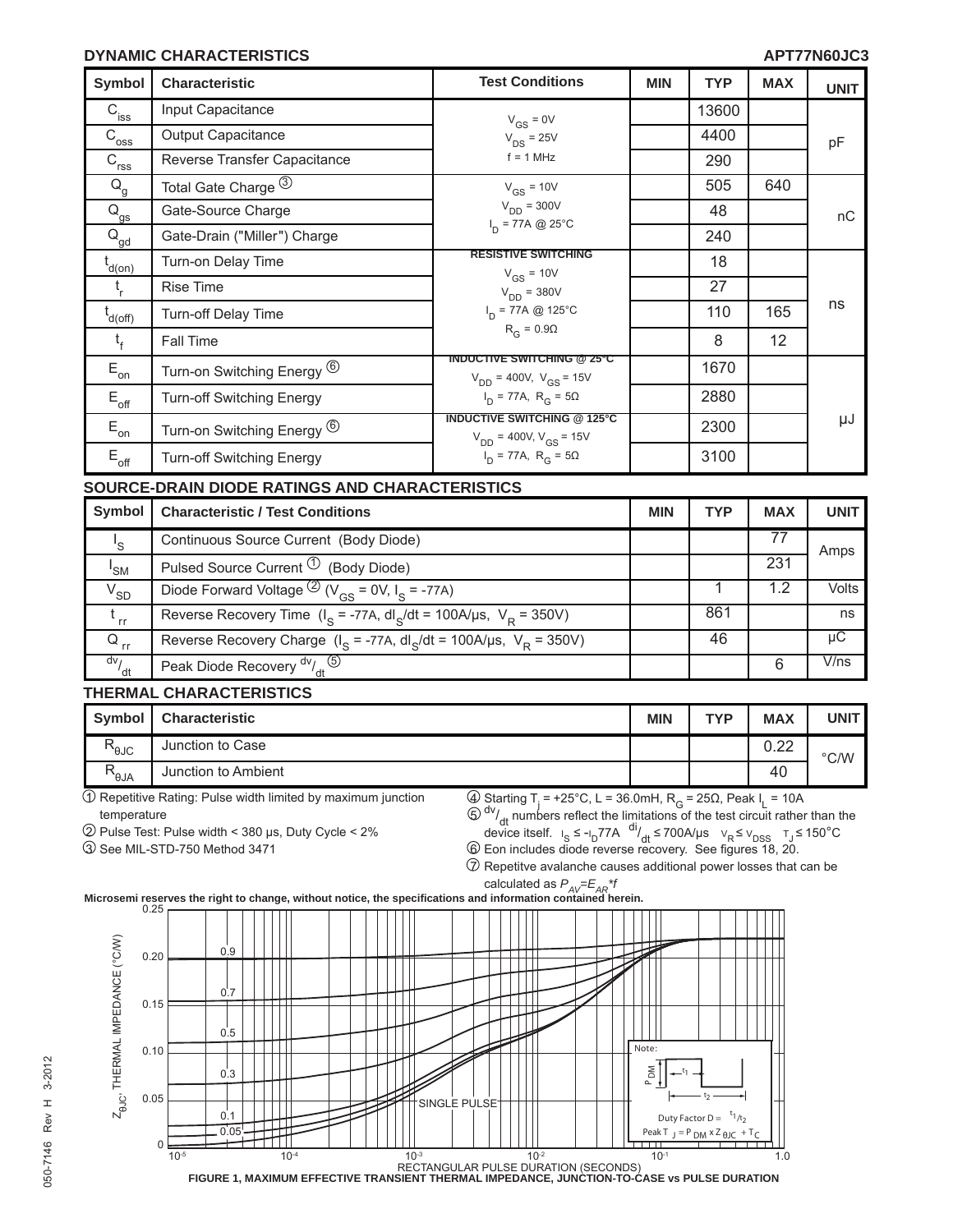



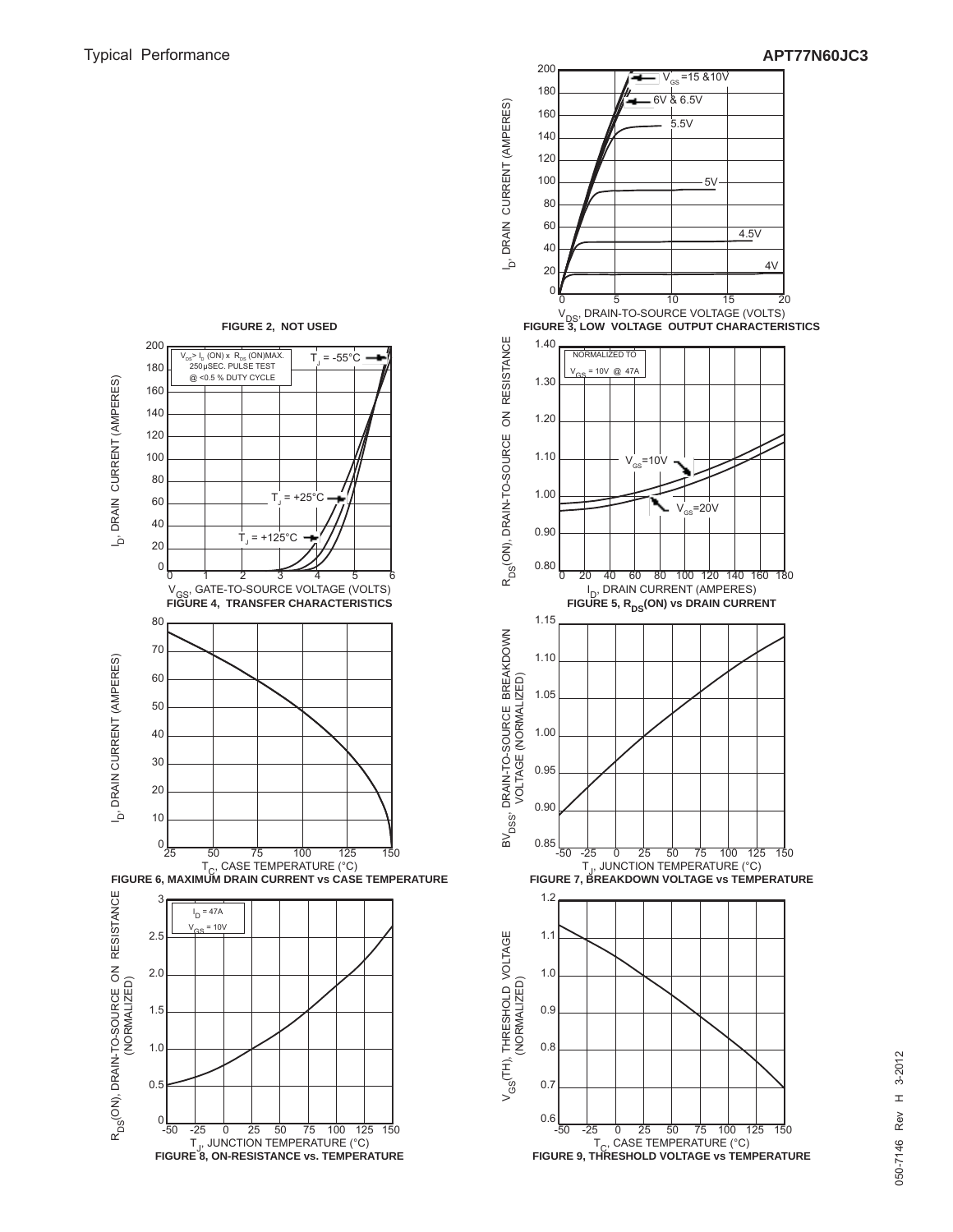